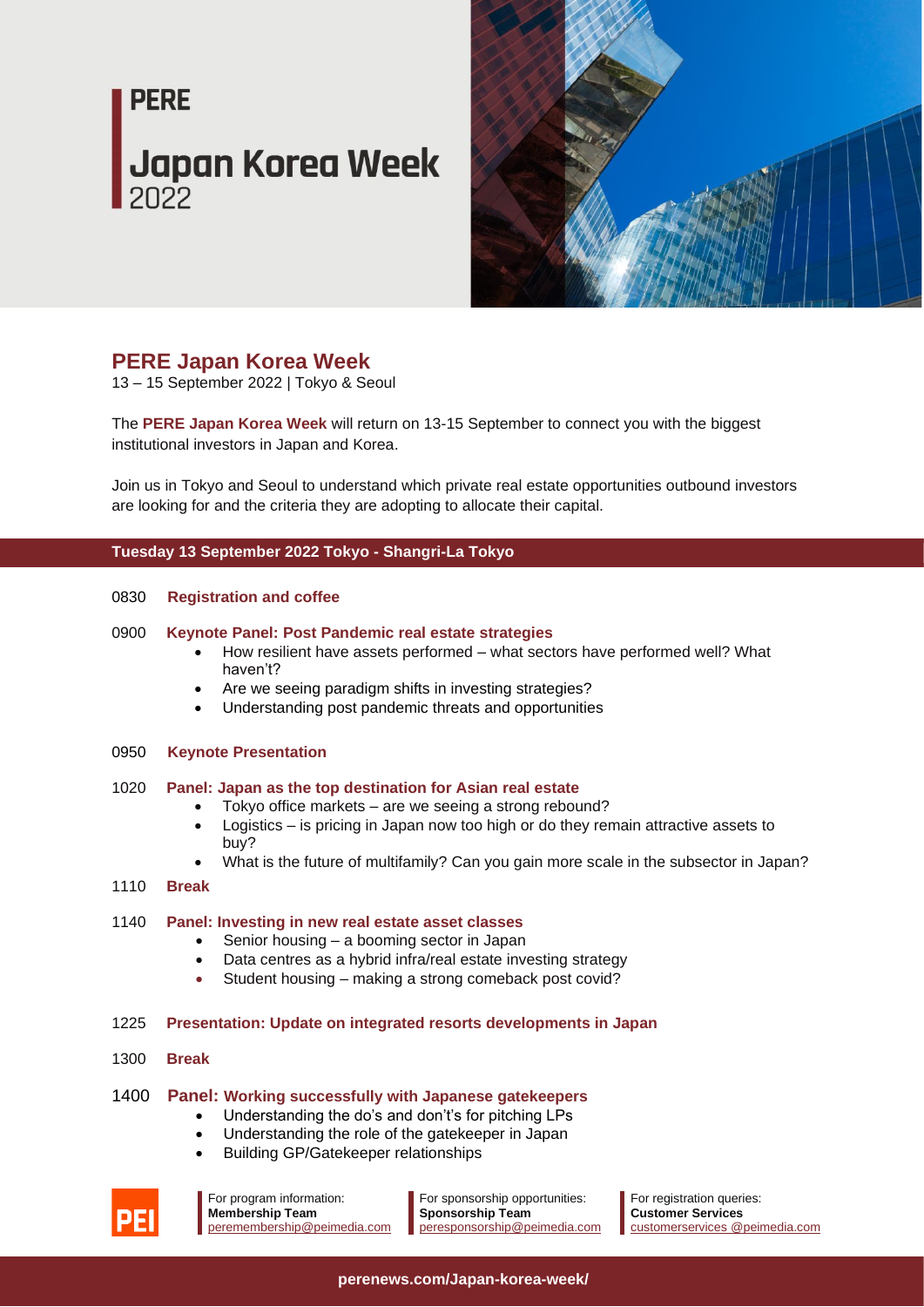## **PERE Japan Korea Week**



#### 1445 **Panel**: **The rising role of ESG and sustainability in real estate**

- How to efficiently track ESG performance in real estate investments
- Seeking sustainability and high returns in the asset class is it possible?
- Strategies for decarbonizing the portfolio

#### 1530 **Break**

- 1600 **Case study: Urban regeneration in Japan**
- 1630 **Panel: Japan's LPs – how does real estate fit within their private market's strategy?**
	- How do LPs currently view Real Estate compared to other alternative asset classes?
		- Is appetite increasing post pandemic?
		- Risk appetites amongst investors are higher risk strategies being considered?

#### 1720 **Close of Forum**

#### **Thursday 15 September 2022 Seoul - Fairmont Ambassador Seoul**

- **0800 Registration and networking**
- **0845 PEI welcome and opening remarks**

#### **0900 Keynote panel: The future of real estate investing**

- How is investing in real estate evolving and what will it look like in the future?
- Safe-haven markets and sectors for investors and how geopolitics affect investment behaviour
- Catching-up with Western peers on the ESG agenda
- **0950 Keynote speech**
- **1020** *Networking coffee break*
- **1050 Panel: Best in the West – allocating capital to Europe and the US**
	- Investing trends and opportunities in global real estate
		- Finding the right risk-return balance in Europe and the United States
		- How is inflation affecting investment views?
- **1140 Presentation:**
- **1200** *Networking lunch break*
- **1310 Investor panel: Partnering with Korean investors**



For program information: **Membership Team** [peremembership@peimedia.com](mailto:peremembership@peimedia.com)

For sponsorship opportunities: **Sponsorship Team** [peresponsorship@peimedia.com](mailto:peresponsorship@peimedia.com)

For registration queries: **Customer Services** [customerservices @peimedia.com](mailto:asiaevents@peimedia.com)